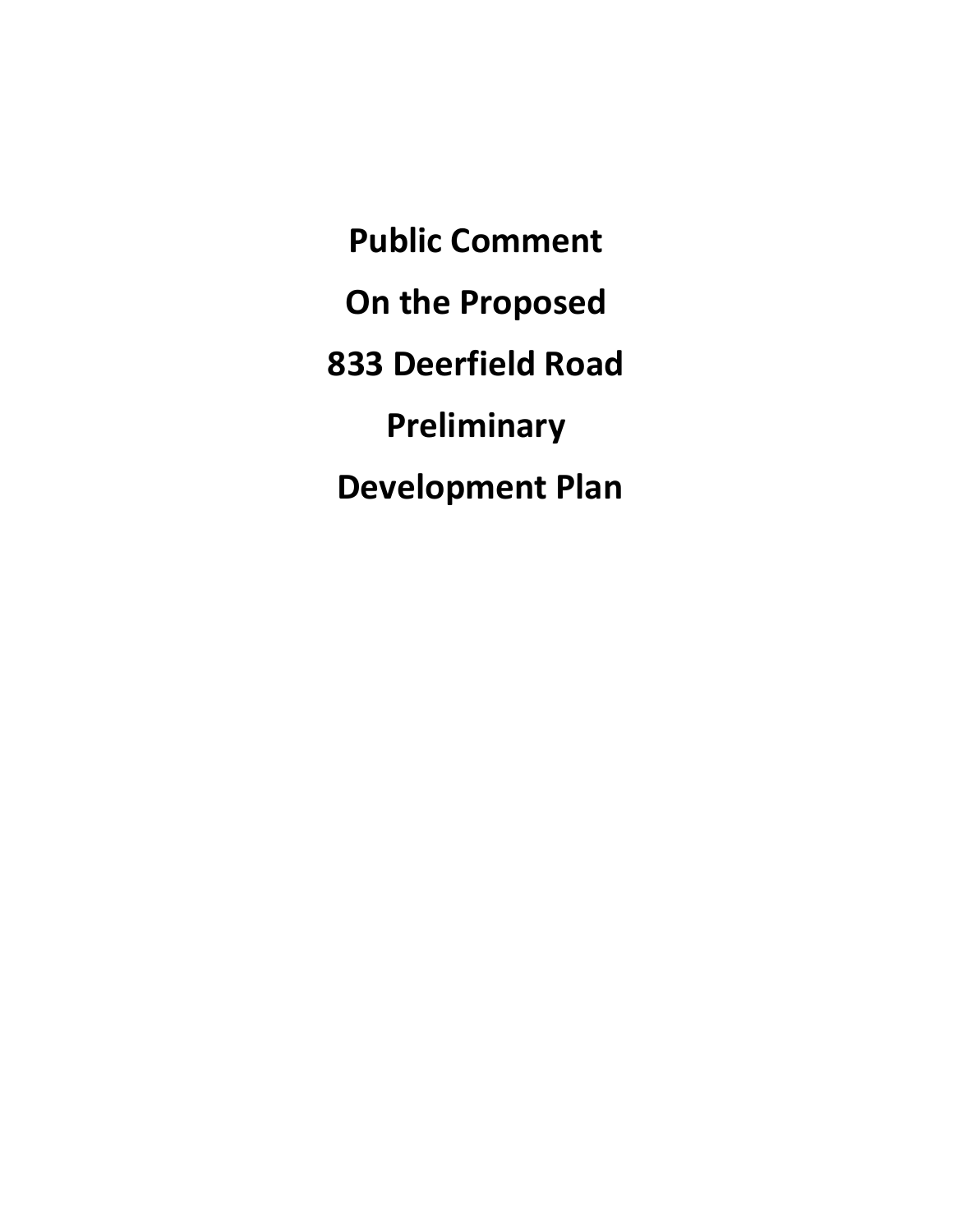From: Steven Lubin <sbmw531@aol.com>

Sent: Tuesday, September 22, 2020 7:29 PM

To: Appearance Review Comment <appearancereviewcomment@deerfield.il.us>

Cc: Steven Lubin <sbmw531@aol.com>; Elizabeth Delevitt <edelevitt@deerfield.il.us>

Subject: [PUBLIC COMMENT] Proposed 833 Deerfield Rd redevelopment

This email is in reference to the plans being submitted for the redevelopment at 833 Deerfield Rd. for inclusion at the 8/24/20 meeting of the Appearance Review Commission.

I have multiple concerns about this redevelopment but because of the requested number of words limitation I will only address two:

1. Traffic congestion...Not sure if traffic studies have been done, (and if so, when, pre/during Covid lock down), but even though traffic has been down considerably since Covid outbreak it already has been increasing. There are already traffic backups both ways, eastbound and westbound, at the corners of Deerfield Rd and Chestnut St and also at the corners of Deerfield Rd and Robert York Rd. Going eastbound is definitely worse and after traffic gets back to normal I believe the additional traffic congestion this development will bring to the area will be beyond acceptable. I live at the corner of Deerfield Rd and Chestnut St so I am very aware of the traffic there.

2. Beautification....considering the height of this building and the close proximity to Deerfield Rd I am afraid this will just be an eye sore block at that corner. We already have greatly lessened the appearance of that area by replacing the gorgeous building that was the Stoney River Restaurant with a far less appealing pile of bricks. This is supposed to be our Downtown, let's treat it as such.

Thank you,

Steven Lubin

Chestnut Station Resident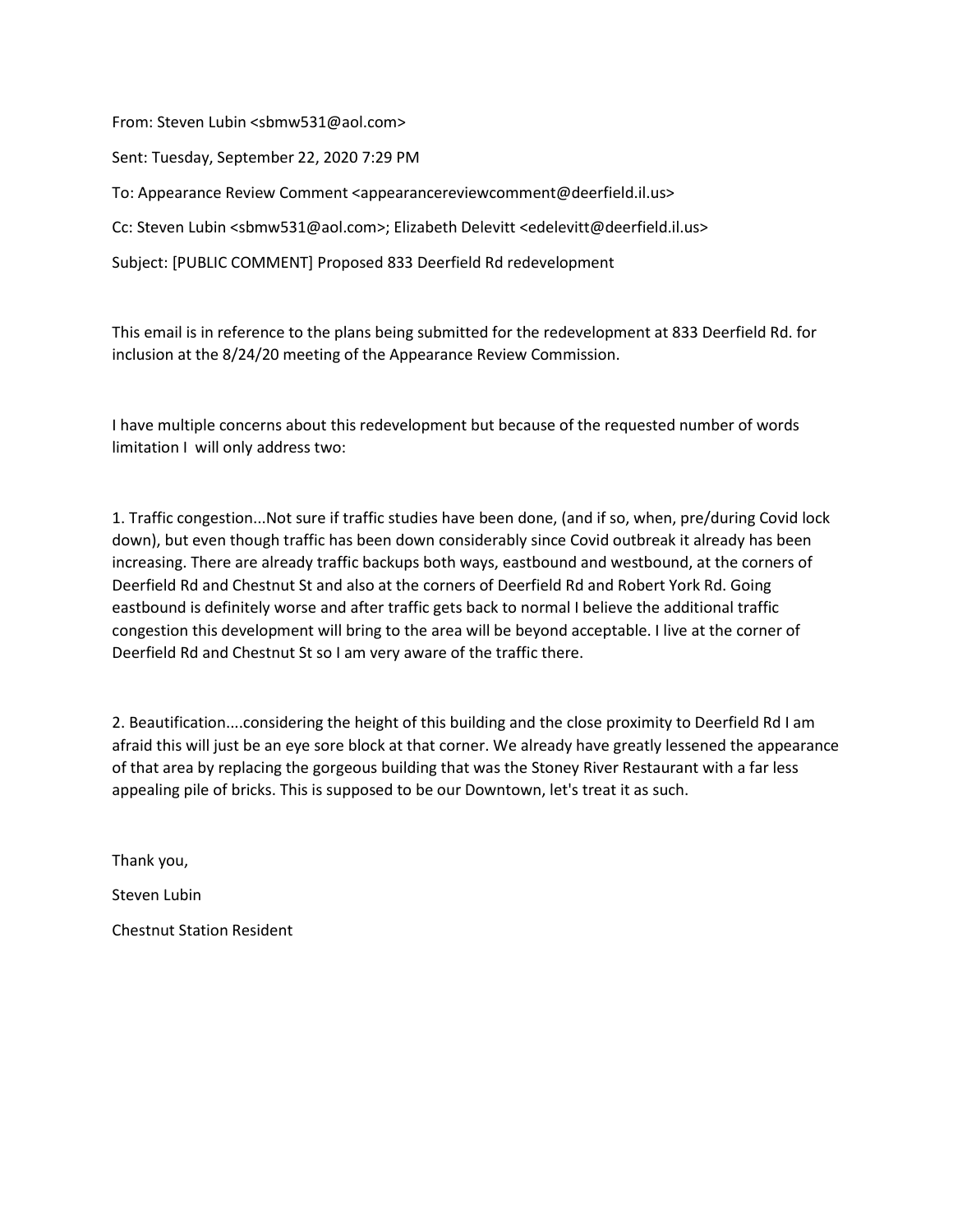**From:** Myra Antman <mantx25@gmail.com> **Sent:** Wednesday, September 23, 2020 11:20 AM **To:** Plan Commission Comment **Cc:** Daniel Nakahara **Subject:** [PUBLIC COMMENT] 833 Deerfield Road Development

Dear Plan Commission,

It is somewhat puzzling why there is an attempt to squeeze a fairly large 40 unit five-story building into such a tight footprint described on your recent notification . What, with the ground level parking space under the building, this will become the highest residential building in Deerfield, even though it does not sound like it's going to be something beautifying our Village.

Also, considering the extreme proximity to the railroad, the prospective residents, especially, the higher floor residents, may be subjected to fairly severe vibrations from heavy freight trains. A dog run has no place in this area, as they are never cared for leaving additional refuse. And, who will be able to see a "sculpture garden" with all the density being discussed ? And, to add a pedestrian connection to the Metra station will make more congestion at an already congested corner.

The traffic pattern on Robert York would have to struggle with the additional up to 90 cars and bicycles going in and out of the parking lot, competing with the heavy trucks and passenger cars of the Deerfield Plaza, and the Grand Prix car wash traffic.

There is no mention as to how the elementary and middle school(s) may be able to accommodate the increase of students residing in the new property and how the school portion of our property tax may be affected.

The current Deerfield population density of about 3400/sq. mile, predominantly concentrated in the area of the proposed redevelopment, is way higher than the state's and even much higher than that of the larger neighboring suburbs of Northbrook and Highland Park, both having theirs population densities of about 2500/sq.mile.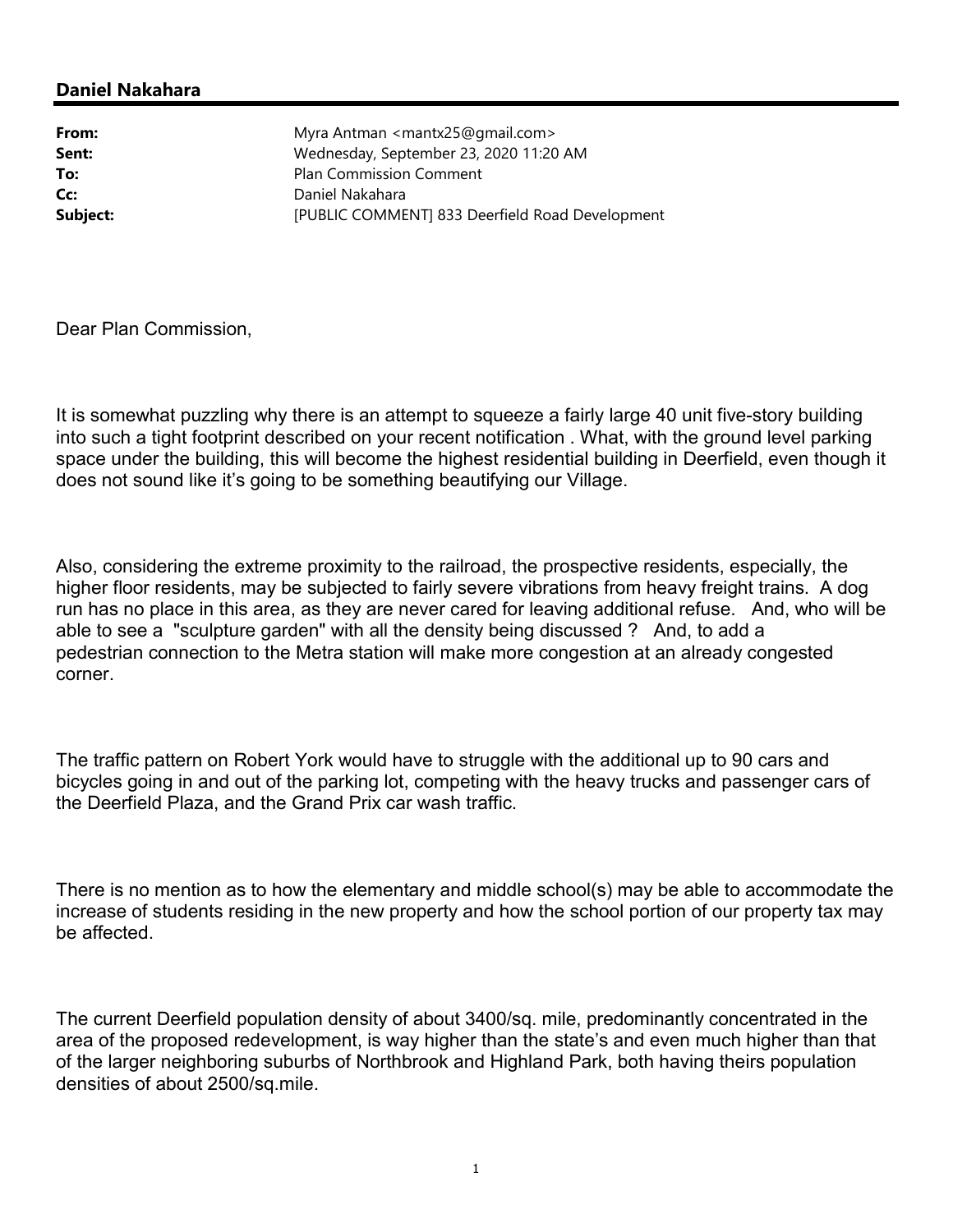Considering all of the above, the proposed redevelopment does not appear to be well-thought out. The developers are not not considering our Village and our current residents. And the Plan Commission is not listening to it's residents and considering the safety and well being of this community.

The Plan Commission needs to concentrate on finding a good replacement business for the suggested area that would generate good taxes without any above mentioned adverse effects.

Best regards,

Myra Antman,

Board Treasurer

South Commons,

610-640 Robert York Avenue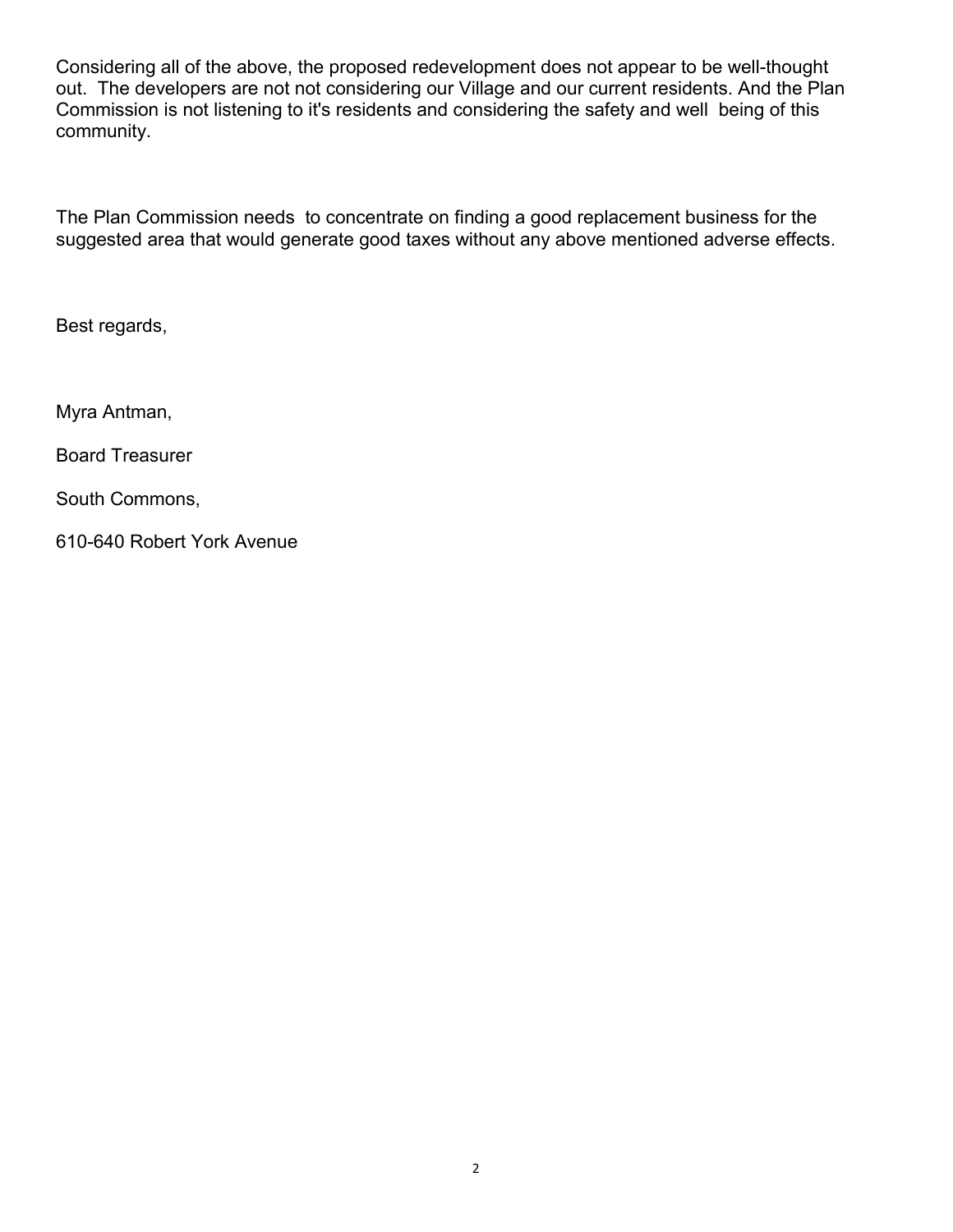| From:    | Gabriel Nagy <gabrielnagypatino@gmail.com></gabrielnagypatino@gmail.com> |
|----------|--------------------------------------------------------------------------|
| Sent:    | Wednesday, September 23, 2020 10:25 AM                                   |
| To:      | Public Comment; Daniel Nakahara                                          |
| Subject: | Village Board Action: Plan Commission Affordable Housing Regulation      |

Costly housing is bad for the growing population of renters, forcing them to spend less on other goods and services. It is a recipe for frustration for the Millennial generation's housing aspirations as a benchmark of economic stability. And finally, it is unsustainable for an economy that relies on homebuyers taking on large debts. So how did we arrive, once again, to this precarious state of affairs?

There are three major culprits. First, current property taxes reduce the profitability of investments, discouraging developers, and entrepreneurs willing to invest in low-income neighborhoods. Matthew Downhour suggests that when we think about what the "specific challenges are facing less affluent neighborhoods and those overcoming decades of neglect and conflict, it becomes even more clear why traditional property taxes are a barrier to needed progress."

Since the early 2000s, the number of countries using macro-prudential policies has doubled. The mortgage business has experienced increasingly lower returns putting the brakes on rapid credit growth. Getting a mortgage is harder than it was. This combined with an artificial supply restriction, our third culprit, has made that over the past 70 years global house prices have more than quadrupled in real terms according to The Economist. "In many countries", according to a paper from Miles and Sefton, "it is plausible that house prices could now persistently rise faster than incomes", especially when running against a fixed supply.

# **GABRIEL NAGY**

**NAGY Associates MBE,** Principal **M. +1 312 874 0036 EMail. gabrielnagypatino@gmail.com PLANNING, COMMUNITY DEVELOPMENT, and PROJECT MANAGEMENT** Ideas/Knowledge Inspire Positive Change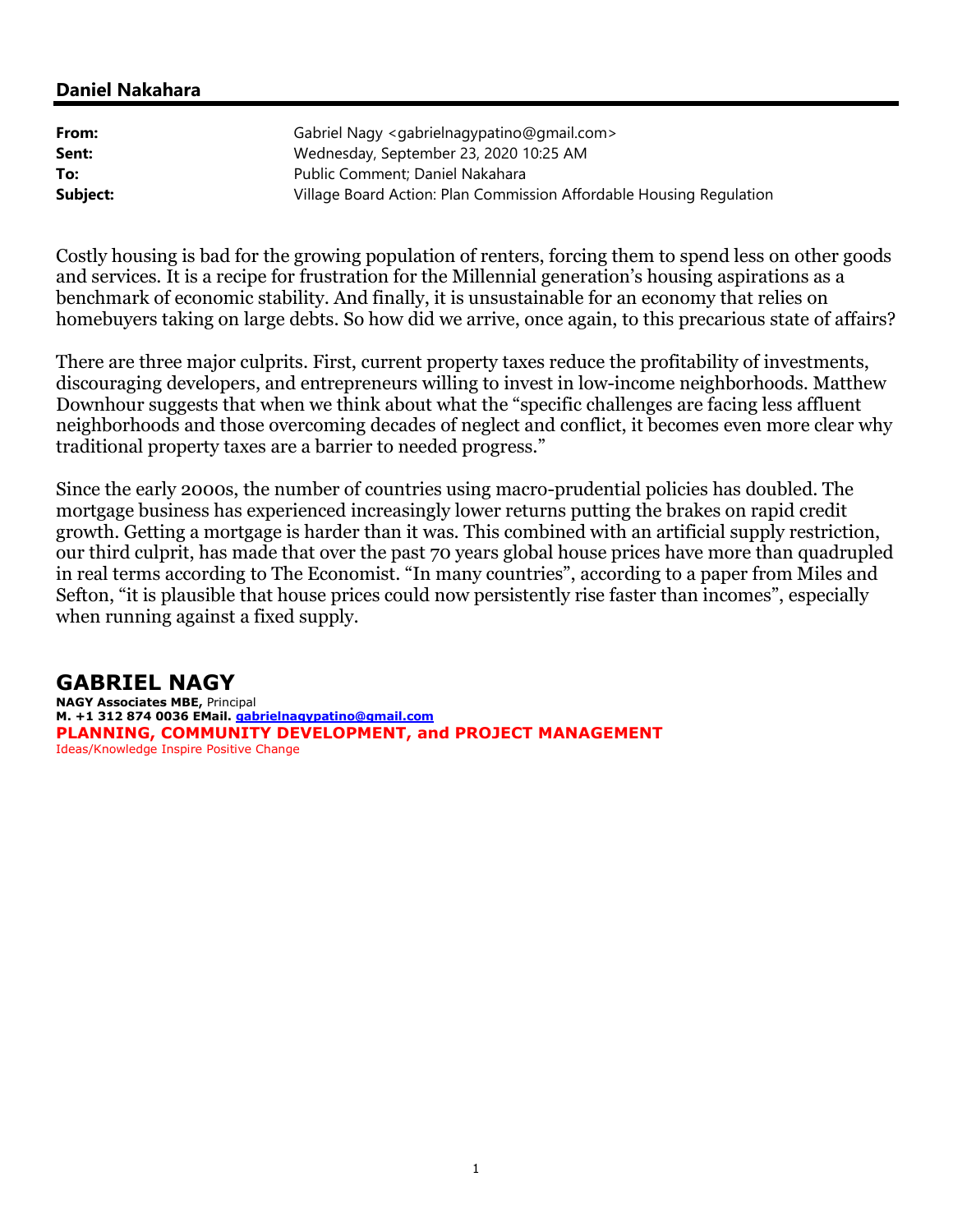**From:** Marla Newman <marla.newman21@gmail.com> **Sent:** Wednesday, September 23, 2020 4:56 PM **To:** Plan Commission Comment **Cc:** Daniel Nakahara **Subject:** [PUBLIC COMMENT] Fwd: Proposal for 833 property

---------- Forwarded message --------- From: **Marla Newman** <marla.newman21@gmail.com> Date: Wed, Sep 23, 2020 at 4:11 PM Subject: Proposal for 833 property To: <plancommission@deerfield.il.us>

As a resident of the 610 Robert York property I am not in favor of the proposed use for this property. I live on the fourth floor of this 4 story building and didn't realize before purchasing the amount of vibration that the trains cause when passing by on the tracks. Especially the freight trains. My apartment is actually the furthest distance away from the tracks and Ican only imagine how it feels when even closer, not pleasant!

In addition to the vibration, the additional traffic that this building will cause will not be acceptable. People already use this section of road to bypass traffic on Waukegan Road in order to access Deerfield Road during peak times and when trains block the intersection on Osterman.

I would not recommend this plan. Marla Newman